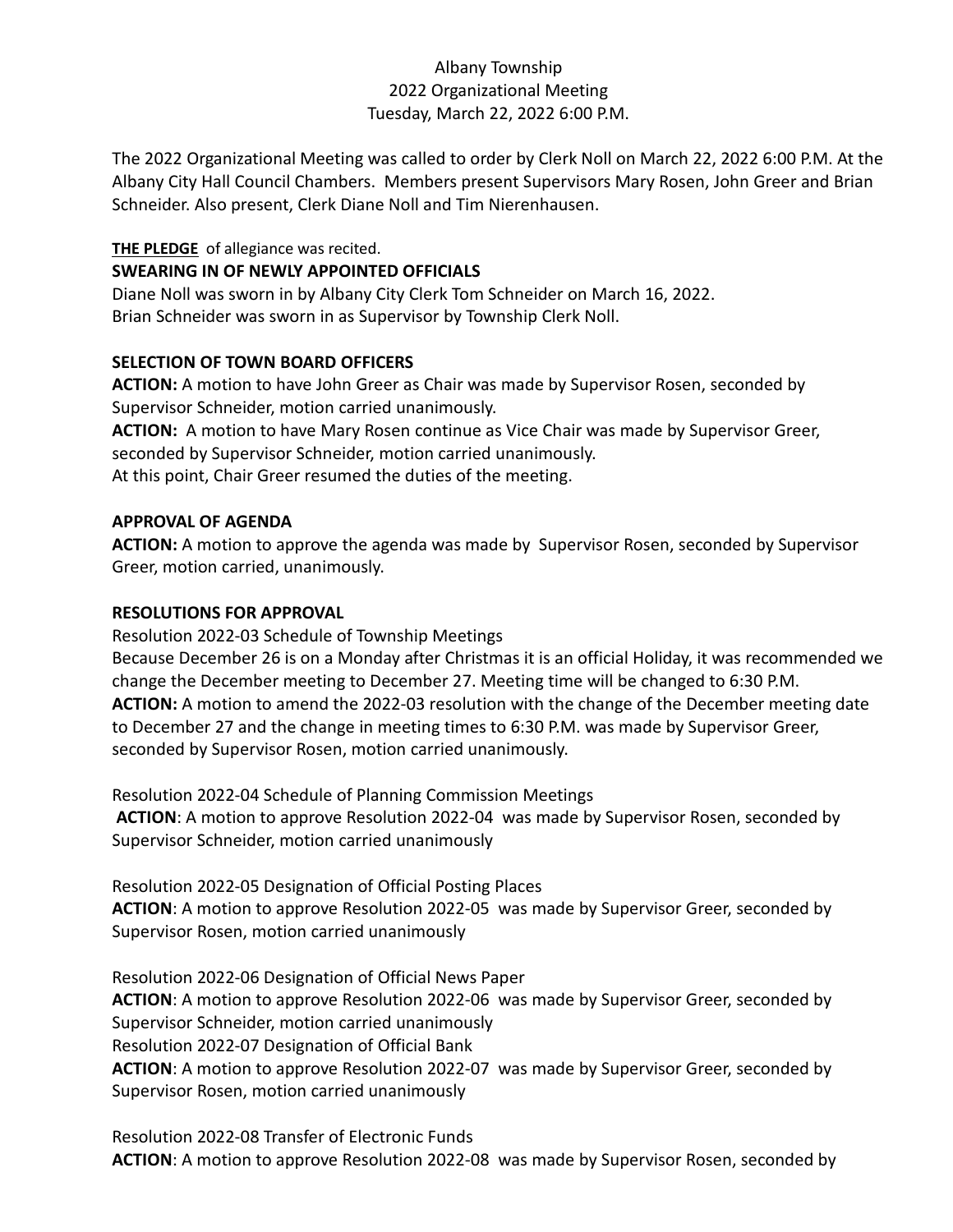# **COMPENSATION FOR TOWN OFFICERS**

Changes to 2022-09 Compensation for Town Officers:

Deputy Clerk/Treasurer \$50.00

Meeting Moderator \$125 per meeting

**ACTION:** A motion to increase the compensation to the above, was made by Supervisor Rosen, seconded by Supervisor Greer, motion carried

**ADOPTION OF RESOLUTIONS AUTHORIZING CONTRACT WITH INTERESTED OFFICERS**

-Under Minnesota State State Statute 471.88, subd. 5-ll members are advised to sign a Resolution with the Township allowing them to do work for the Township.

Resolution 2022-10: Contract with interested Supervisor Rosen

**ACTION:**A motion to approve Resolution 2022-10 Authorizing Contract with Supervisor Mary Rosen to do miscellaneous work needed as requested by the Township Board was made by Supervisor Greer, seconded by Supervisor Schneider, motion carried, unanimously.

Resolution 2022-11: Contract with interested Supervisor Greer

**ACTION:**A motion to approve Resolution 2022-11 Authorizing Contract with Supervisor John Greer to do miscellaneous work needed as requested by the Township Board was made by Supervisor Rosen, seconded by Supervisor Schneider motion carried, unanimously.

Resolution 2022-12: Contract with interested Supervisor Brian Schneider

**ACTION:** A motion to approve Resolution 2021-12 Authorizing Contract with Supervisor Brian Schneider to do miscellaneous work needed as requested by the Township Board was made by Supervisor Greer, seconded by Supervisor Rosen, motion carried, unanimously.

Resolution 2022-13: Contract with Interested Clerk/Treasurer Diane Noll

**ACTION:** A motion to approve Resolution 2022-13 Authorizing Contract with Clerk Diane Noll to do miscellaneous work needed as requested by the Township Board was made by Supervisor Rosen, seconded by Supervisor Greer, motion carried, unanimously.

Supervisor Greer recommended we enter into a contract with Tim Nierenhausen to use his expertise on road issues.

**ACTION**: A motion to contract with Tim Nierenhausen to assist with Road issues and pay him \$25 per hour and provide him with a township computer was made by Supervisor Greer, seconded by Supervisor Rosen, motion carried unanimously.

Clerk Noll will check with our Liability Insurance and workman's comp to assure he would be insured in case of injury.

# **DESIGNATION OF SUPERVISORS POSITIONS**

*Fire Board*-John Greer

**ACTION:** A motion to have Supervisor Greer as our Fire Board liaison was made by Supervisor Rosen, seconded by Supervisor Schneider, motion carried.

*Road Supervisor*-John Greer

**ACTION:** A motion to have Supervisor Greer as our Road Supervisor was made by Supervisor Rosen, seconded by Supervisor Schneider, motion carried.

*Weed Supervisor*-Mary Rosen

**ACTION:** A motion to have Supervisor Rosen as our Weed Supervisor was made by Supervisor Greer, seconded by Supervisor Schneider , motion carried.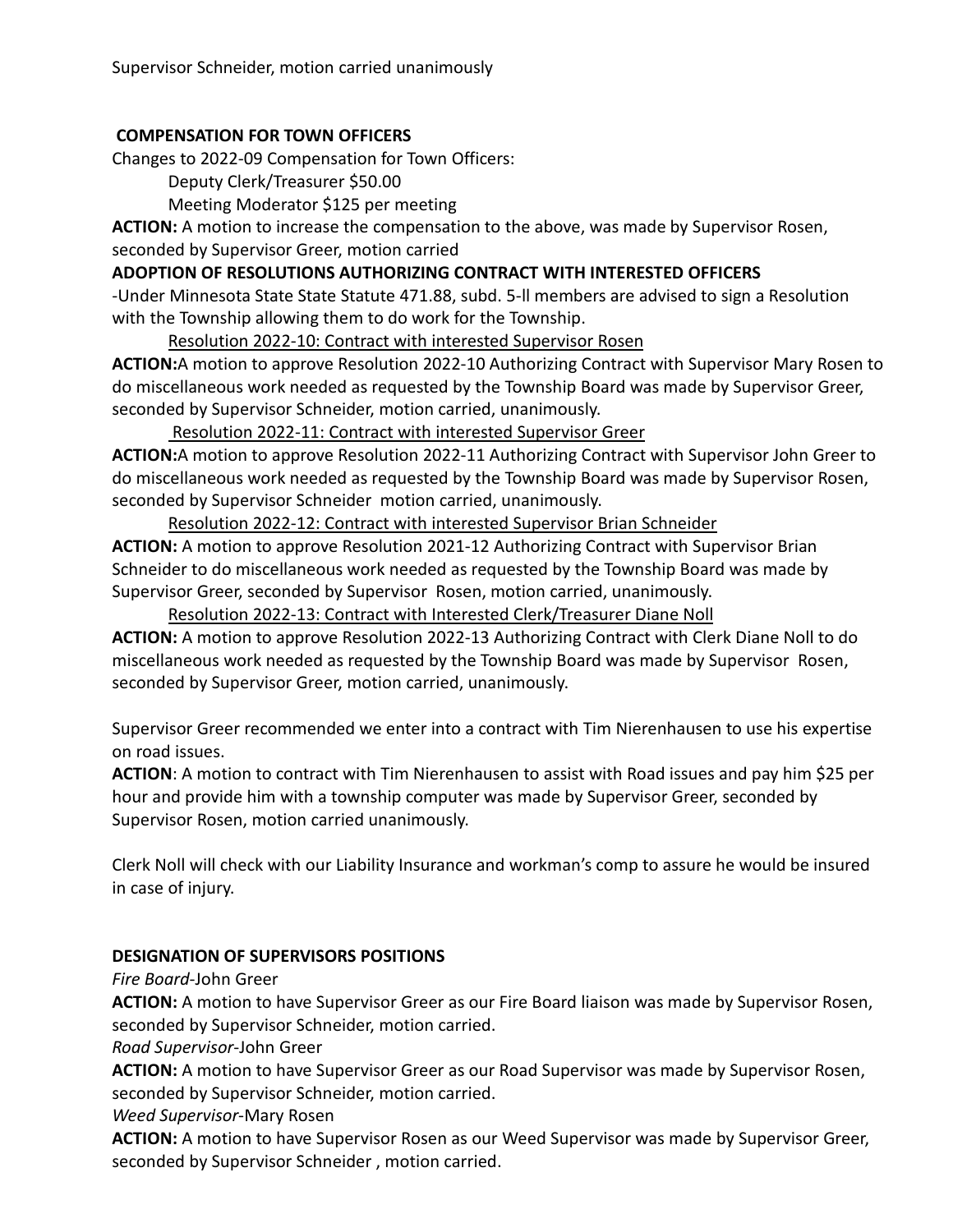## *Planning Commission Liaison-Brian Schneider*

**ACTION**: A motion to have Supervisor Schneider as Planning Commission was made by Supervisor Greer, seconded by Supervisor Rosen, motion carried.

### **REVIEW OF PERA AND W-4**

Supervisors reviewed current information.

# **CONFIRM LIST OF OFFICERS TO MINNESOTA TOWNSHIPS ASSN**.

Report completed

# **2022-14 REESTABLISH PRECINCTS/POLLING PLACES**

Because of the 2020 census, Albany Township needs to Reestablish the precincts in the township. There have been no changes to school district or precinct boundaries.

**ACTION:** A motion to approve 2022-14 Reestablishing precincts/polling places , was made by Supervisor Greer, seconded by Supervisor Rosen, motion carried unanimously.

#### **APPROACH POLICY REVIEW**

The new Approach Policy was reviewed and approved.

**ACTION:** A motion to adopt the Albany Township Driveway/Approach Policy was made by Supervisor Greer, seconded by Supervisor Rosen, motion carried unanimously.

#### **REVIEW ORDINANCE 2009-01**

Addition to Section 6.00 Road Access Standards

Subpart 6.01. General Access Standards

I. Plans for new street access(es) will need to be submitted to the Albany Township Ordinance Administrator Road Supervisor for review and approval by the Township Board of Supervisors prior to issuance of the permit.

J. Accesses will conform to the standards of MNDOT (Best Practice for Rural Entrance Policy/Minnesota Local Road Research board) to ensure adequate sight distance.

**ACTION:** A motion to make the above changes to Ordinance 2009-01 Town Road Construction Standards was made by Supervisor Greer, seconded by Supervisor Rosen, motion carried unanimously.

# **OVERWEIGHT REQUEST FOR HILDEBRANDT TRUCKING**

Overweight restrictions went into effect on Friday, March 18. Hildebrandt's had sent the check and were eligible for the overweight permit. A permit was signed by Chair Nierenhausen and sent to Hildebrandt.

Supervisor Greer received a call from Jordan Lange (Lang Trenching Inc.)questioning if the Township considered them hauling on 330<sup>th</sup> Street during road restrictions. He was advised we did not approve this request at the February Meeting.

A letter will be sent confirming the action.

# **ZONING ADMINISTRATOR CONTRACT REVIEW**

There was a request to go into closed session for the review of contract ACTION: A motion to adjourn this meeting to go into a closed session was made by Supervisor Rosen, seconded by Supervisor Greer, motion carried unanimously.